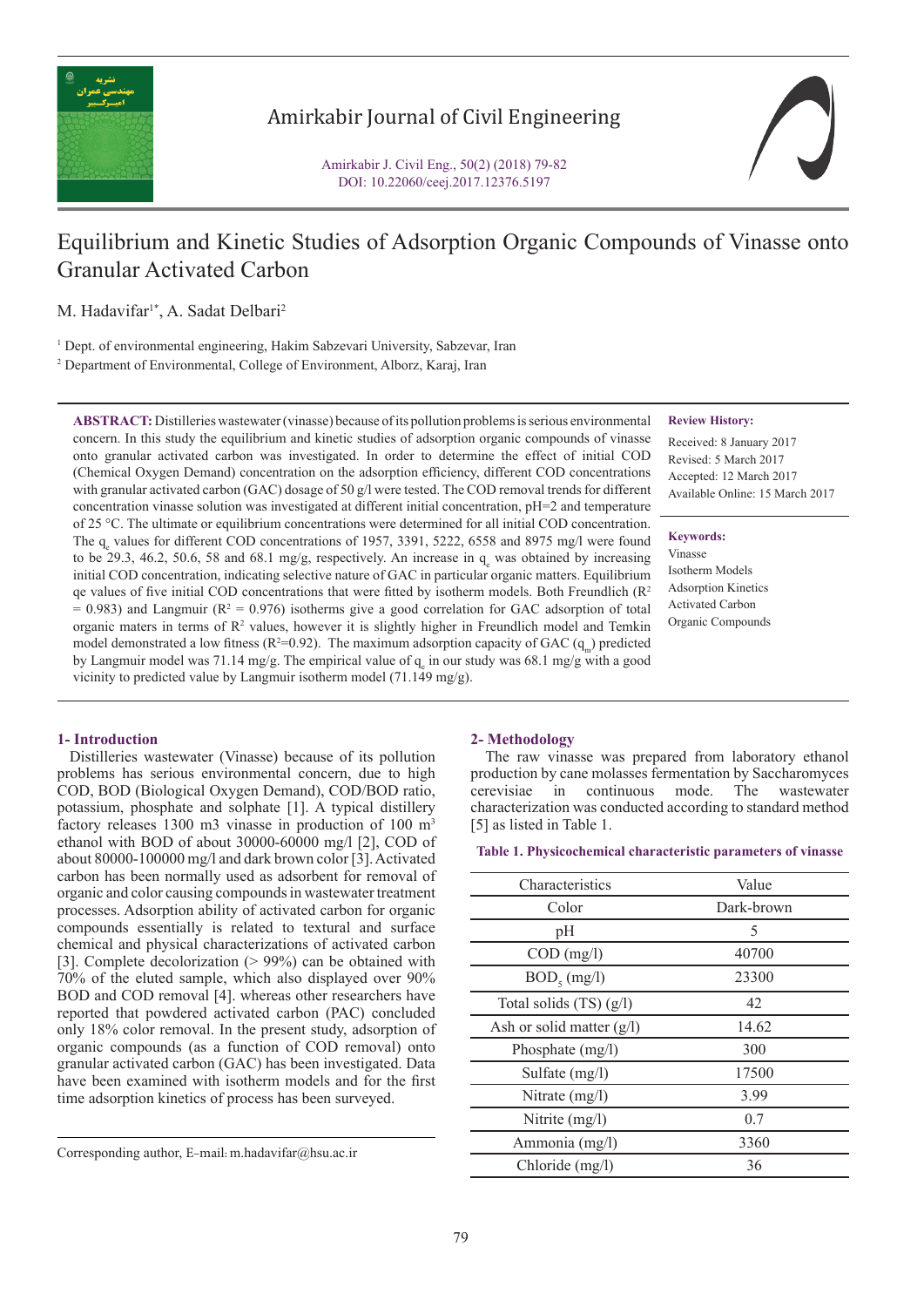In order to investigation the effect of initial COD concentration on adsorption efficiency of GAC and also fitting data with isotherm models, different initial COD concentrations (1957, 3391, 5222, 6558 and 8975 mg/l) with GAC dosage of 50 g/l, pH=2, room temperature and 200 rpm were tested in batch system. The COD removal and uptake capacity of GAC for different concentration of vinasse solution also were investigated. Equilibrium time considered as 180 min and the maximum adsorption capacity  $(q_m)$  calculated as Equation 1 [6].

$$
q_e = (V(C_0 - C_e))/W
$$
 (1)

Where  $q_e$  is the adsorbed COD quantity per unit mass of dried GAC at equilibrium  $(mg/g)$ ; V is the treated vinasse volume (1); W is the mass of GAC  $(g)$  and Co and Ct are initial and equilibrium COD concentration of solution, respectively. The Langmuir model offering adsorption process occurs on a homogeneous surface by monolayer sorption without interaction between sorbed molecules as following equation;

$$
q_e = (q_m bC_e)/(1 + bC_e)
$$
\n<sup>(2)</sup>

Where  $C_e$  is the COD concentration of vinasse at equilibrium time,  $q_m$  is the removed COD per unit mass of dried GAC at equilibrium (mg/g) and b is the Langmuir constant explaining the ability of solution for adsorption (l/mg). The Freundlich model suggests a multilayer sorption with a heterogeneous energetic distribution of active sites on adsorbent, and with interaction between sorbed molecules in non-linear form as following equation:

$$
q_e = K_F C_e^{(1/n)}
$$
 (3)

Where  $K_f$  (mg/g.(l/mg)<sup>1/n</sup>) is a Freundlich constant taken as an indicator of adsorption capacity and 1/n (dimensionless) is an empirical constant which relating to the adsorption intensity i.e. the affinity of the molecule with the GAC [7]. Data also fitted by Temkin and Dubinin–Radushkevich isotherms. The kinetic studies also were carried out by using pseudo-first-order rate equation to describe the kinetic process. This model is presented as follows [8]:

$$
Log(q_e - q_t) = Logq_e - k_1/2.303 t
$$
\n
$$
\tag{4}
$$

 The pseudo-second-order rate equation was also used to describe the kinetics of adsorption of organic matters and it is expressed as follows [9]:

$$
t/q_{t} = 1/(k_{2} q_{e}^{2}) + t/q_{e}
$$
\n(5)

where  $q_e$  and qt are presenting the amount of adsorbed organic matters in  $mg.g^{-1}$  on the adsorbent (GAC), at equilibrium and time t, respectively, while  $k_1$  in min<sup>-1</sup> and  $k_2$ in g mg<sup>-1</sup>min<sup>-1</sup> are the rate constants of the first and secondorder rate equation, respectively.

#### **3- Results and Discussion**

Figure 1 shows the  $q_e$  and COD removal in terms of different GAC values. Increasing GAC dose concluded increasing

 $\text{COD}$  removal. The more  $q_e$  values obtained in lowest GAC amount (10 g/l). This indicates selective nature of GAC in particular organic matters.



Figure 1. Plotting of  $q_e$  and COD removal with different GAC **doses**

 Figure 2 demonstrates the non-linear Langmuir, Freundlich and Dubinin–Radushkevich adsorption isotherms of organic compounds of vinasse onto the GAC.



**Figure 2. Fitness of data with isotherm models**

 Table 2 shows isotherm parameters at 25 °C in the adsorption studies. From Figure 2 and Table 2 can be concluded that both Freundlich ( $R^2=0.983$ ) and Langmuir ( $R^2=0.976$ ) isotherms give a good correlation for GAC adsorption of total organic maters in terms of  $\mathbb{R}^2$  values, however the Freundlich model presents a slightly better goodness of fit. However Temkin and Dubinin-Radushkevich isotherms also demonstrate fairly logical fitness  $(R^2=0.92)$ .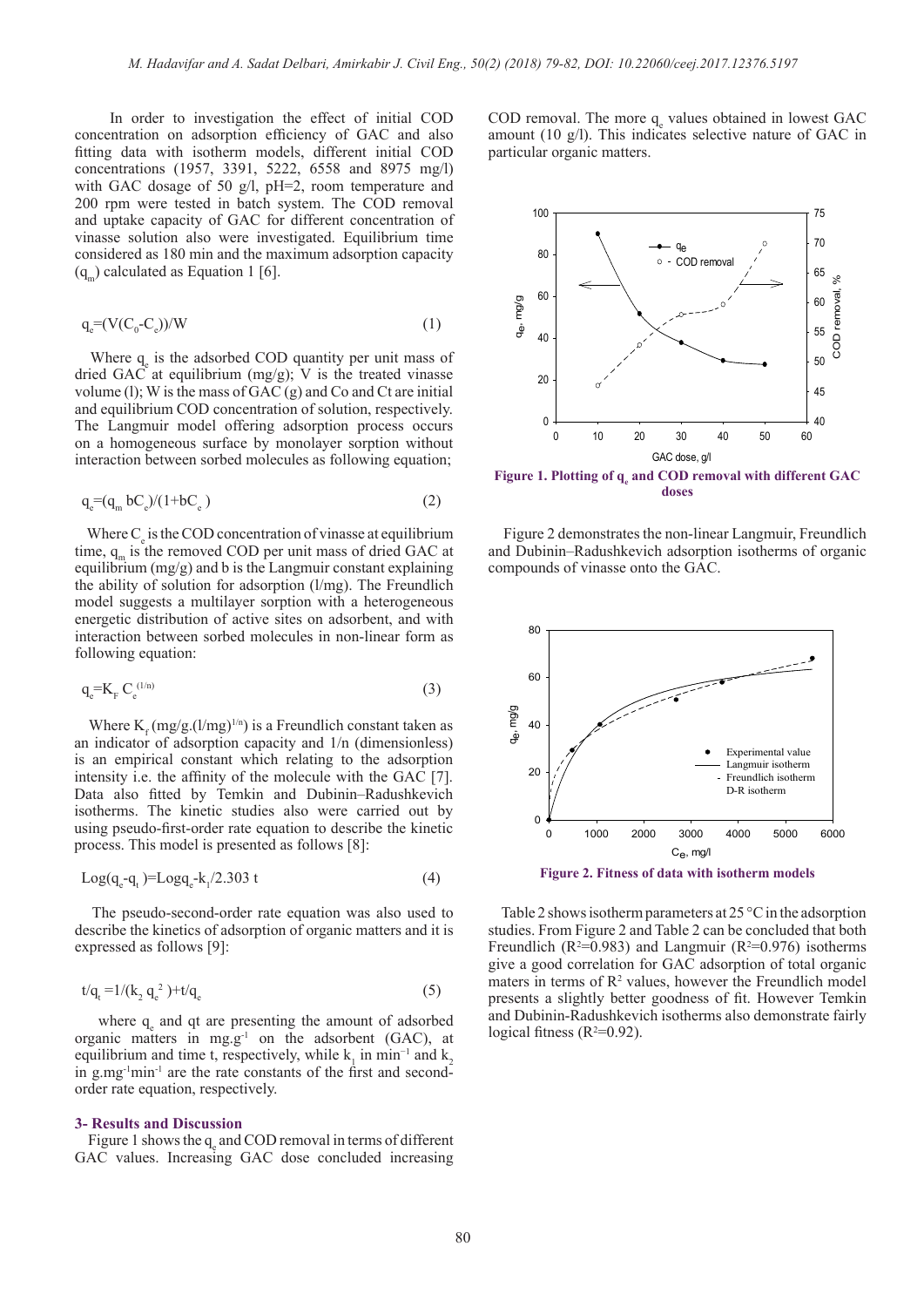| Models                  | Parameters                 |               |                |        |  |
|-------------------------|----------------------------|---------------|----------------|--------|--|
| Langmuir                | $q_{\rm m}$ .exp<br>(mg/g) | $b$ (l/mg)    | $R^2$          | p      |  |
|                         | 71.149                     | 0.0014        | 0.976          | 0.0002 |  |
| Fereundlich             | 1/n                        | K,            | $R^2$          | р      |  |
|                         | 0.301                      | 4.99          | 0.983          | 0.0001 |  |
| Temkin                  | KТ<br>(l/mol)              | $B_{\tau}$    | $\mathbb{R}^2$ | p      |  |
|                         | 14.007                     | 8.85          | 0.926          | 0.0087 |  |
| Dubinin<br>Radushkevich | $q_{m}$<br>(mg/g)          | E<br>(kJ/mol) | $R^2$          | р      |  |
|                         | 57.9                       | 0.031         | 0.92           | 0.0002 |  |

# **Table 2. Parameters of isotherm models**

 Figure 3 (a and b) shows linear regression of pseudofirst-order and pseudo-second-order rates and the regression correlation coefficients  $(R^2)$  have been delivered in Table 2. Data showed that pseudo-first-order kinetic models didn't show a good fitness (in terms of  $\mathbb{R}^2$  values), while the pseudosecond-order model logically describes a good fitness of data. All calculated  $q_{e2}$  values were close to those obtained experimentally (qe exp.). From other hand, when initial COD of solution differ from 1957 to 8975 mg/l constant values of pseudo-second-order kinetic model  $(k_2)$  shows a reducing trend that indicating quick saturation of active sites by organic matters of vinasses. This trend also representing the monolayer coverage of organic matter onto surface of granular activated carbon.



**Figure 3. Linear regression of pseudo-first-order (a) and pseudo-second-order rates (b). (Temperature of 25 °C, pH=2, adsorbent dose of 50 g/l and 200 rpm)**

| Model               |        | Initial COD concentration, mg/l |        |        |        |  |  |
|---------------------|--------|---------------------------------|--------|--------|--------|--|--|
|                     | 1957   | 3391                            | 5222   | 6558   | 8975   |  |  |
| Pseudo-first-order  |        |                                 |        |        |        |  |  |
| $q_{el \, cal.}$    | 26.30  | 69.18                           | 9375   | 95.05  | 92.89  |  |  |
| $K_{i}$             | 0.0225 | 0.0361                          | 0.034  | 0.0322 | 0.032  |  |  |
| $q_{e, exp}$        | 29.34  | 46.22                           | 50.64  | 57.96  | 68.10  |  |  |
| $R^2$               | 0.99   | 0.94                            | 0.89   | 0.90   | 0.97   |  |  |
| Pseudo-second-order |        |                                 |        |        |        |  |  |
| $q_{e2}$ cal.       | 33.89  | 56.18                           | 75.19  | 95.23  | 89.28  |  |  |
| $K_{2}$             | 0.0007 | 0.0005                          | 0.0001 | 0.0001 | 0.0002 |  |  |
| $q_{e, exp}$        | 29.34  | 46.22                           | 50.64  | 57.96  | 68.10  |  |  |
| H                   | 0.83   | 1.6                             | 0.96   | 0.90   | 1.83   |  |  |
| $R^2$               | 0.99   | 0.99                            | 0.98   | 0.94   | 0.99   |  |  |

**Table 3. Adsorption kinetics parameters of pseudo-first and second-order kinetic models**